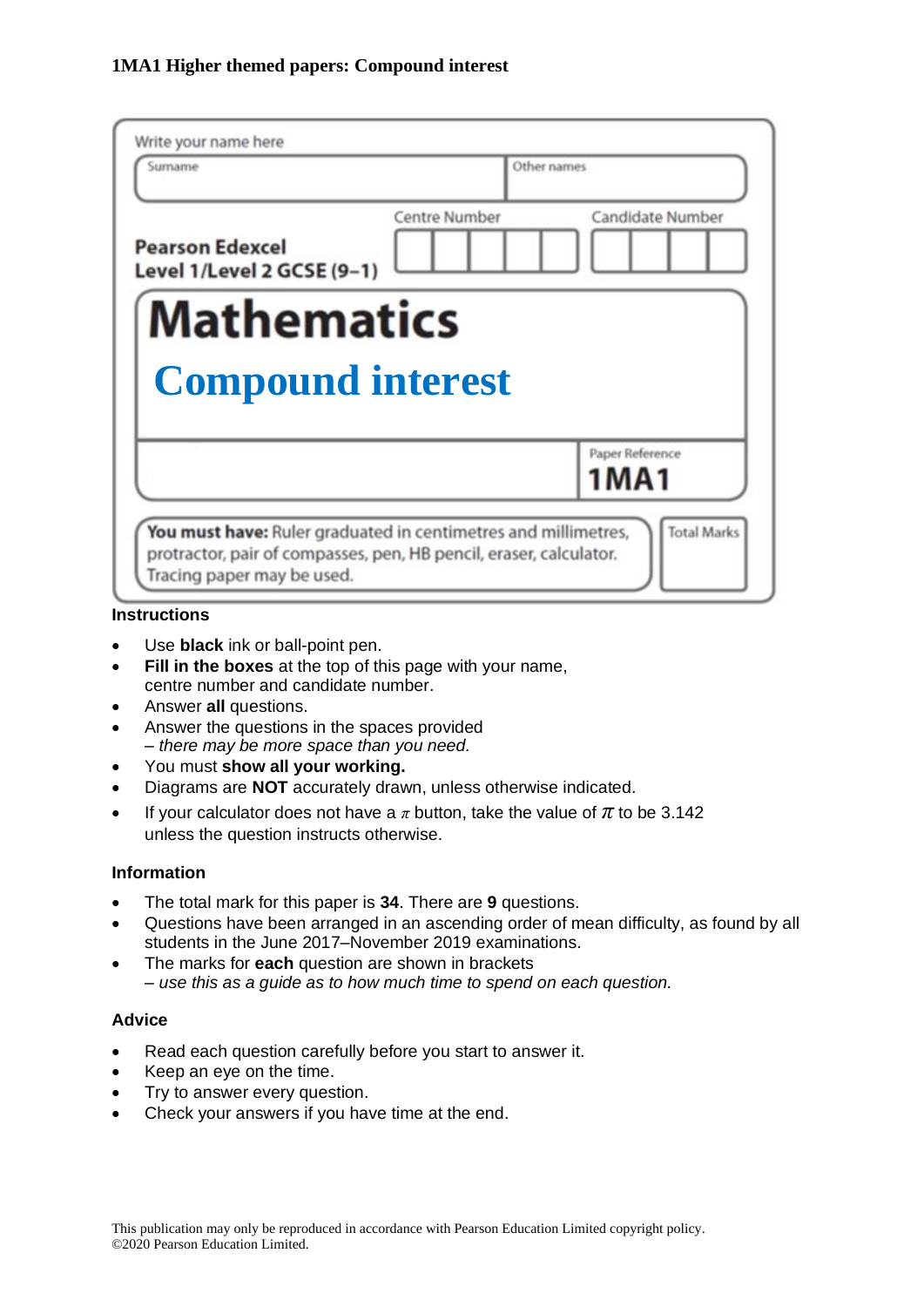**1** Anil wants to invest £25 000 for 3 years in a bank.

# **Personal Bank Secure Bank**

Compound Interest **Compound Interest** 

2% for each year 1.4.3% for the first year 0.9% for each extra year

Which bank will give Anil the most interest at the end of 3 years? You must show all your working.

**(Total for Question 1 is 3 marks)**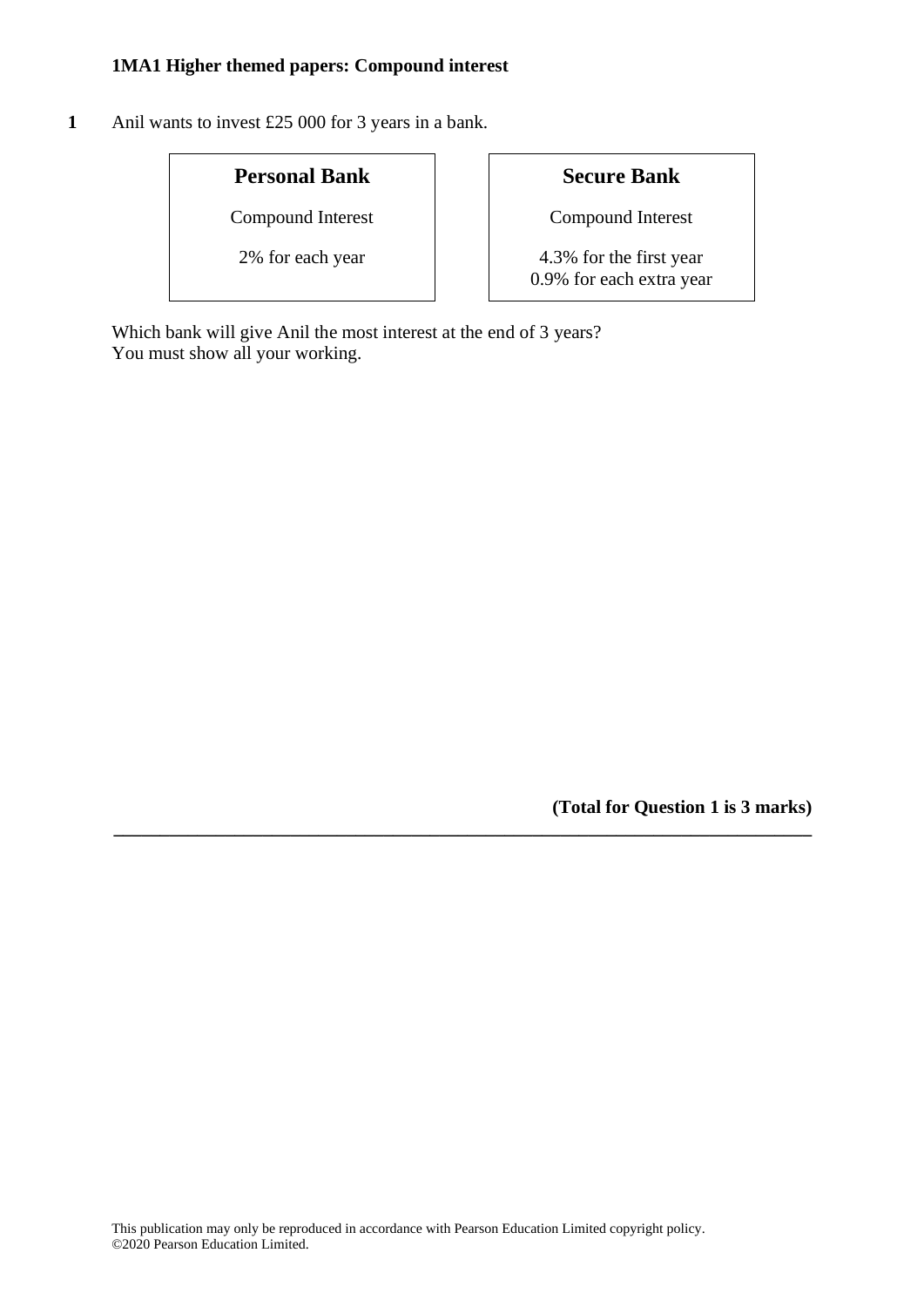**2** Katy invests £200 000 in a savings account for 4 years. The account pays compound interest at a rate of 1.5 % per annum.

Calculate the total amount of interest Katy will get at the end of 4 years.

£.......................................................

**(Total for Question 2 is 3 marks)**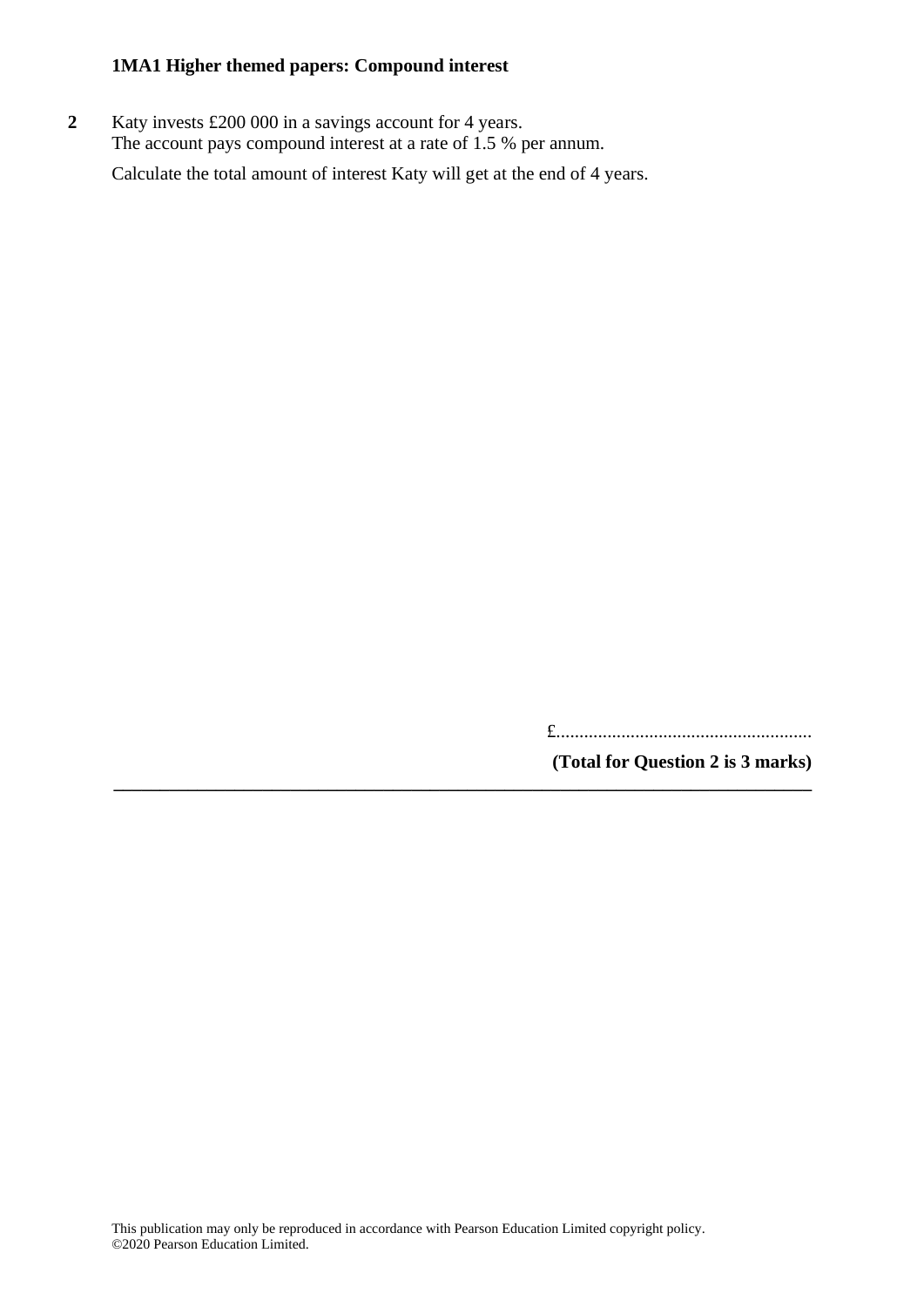**3** Jean invests £12 000 in an account paying compound interest for 2 years.

In the first year the rate of interest is *x*% At the end of the first year the value of Jean's investment is £12 336

In the second year the rate of interest is  $\frac{x}{2}$  $\frac{x}{2}$ %

What is the value of Jean's investment at the end of 2 years?

£......................................................

(**Total for Question 3 is 4 marks**) **\_\_\_\_\_\_\_\_\_\_\_\_\_\_\_\_\_\_\_\_\_\_\_\_\_\_\_\_\_\_\_\_\_\_\_\_\_\_\_\_\_\_\_\_\_\_\_\_\_\_\_\_\_\_\_\_\_\_\_\_\_\_\_\_\_\_\_\_\_\_\_\_\_\_\_**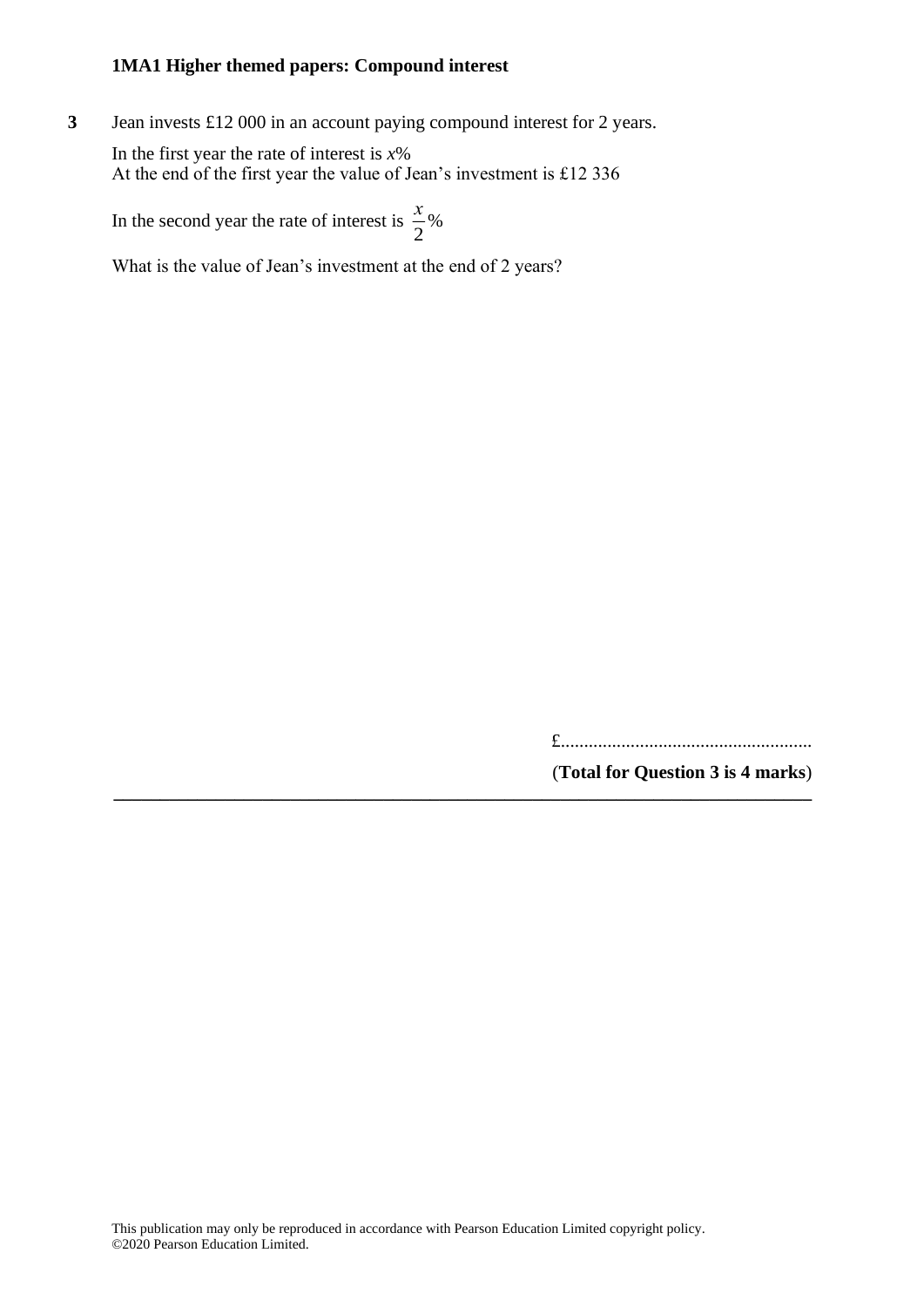**4** Marie invests £8000 in an account for one year. At the end of the year, interest is added to her account.

Marie pays tax on this interest at a rate of 20% She pays £28.80 tax.

Work out the percentage interest rate for the account.

....................................................... %

**(Total for Question 4 is 3 marks)**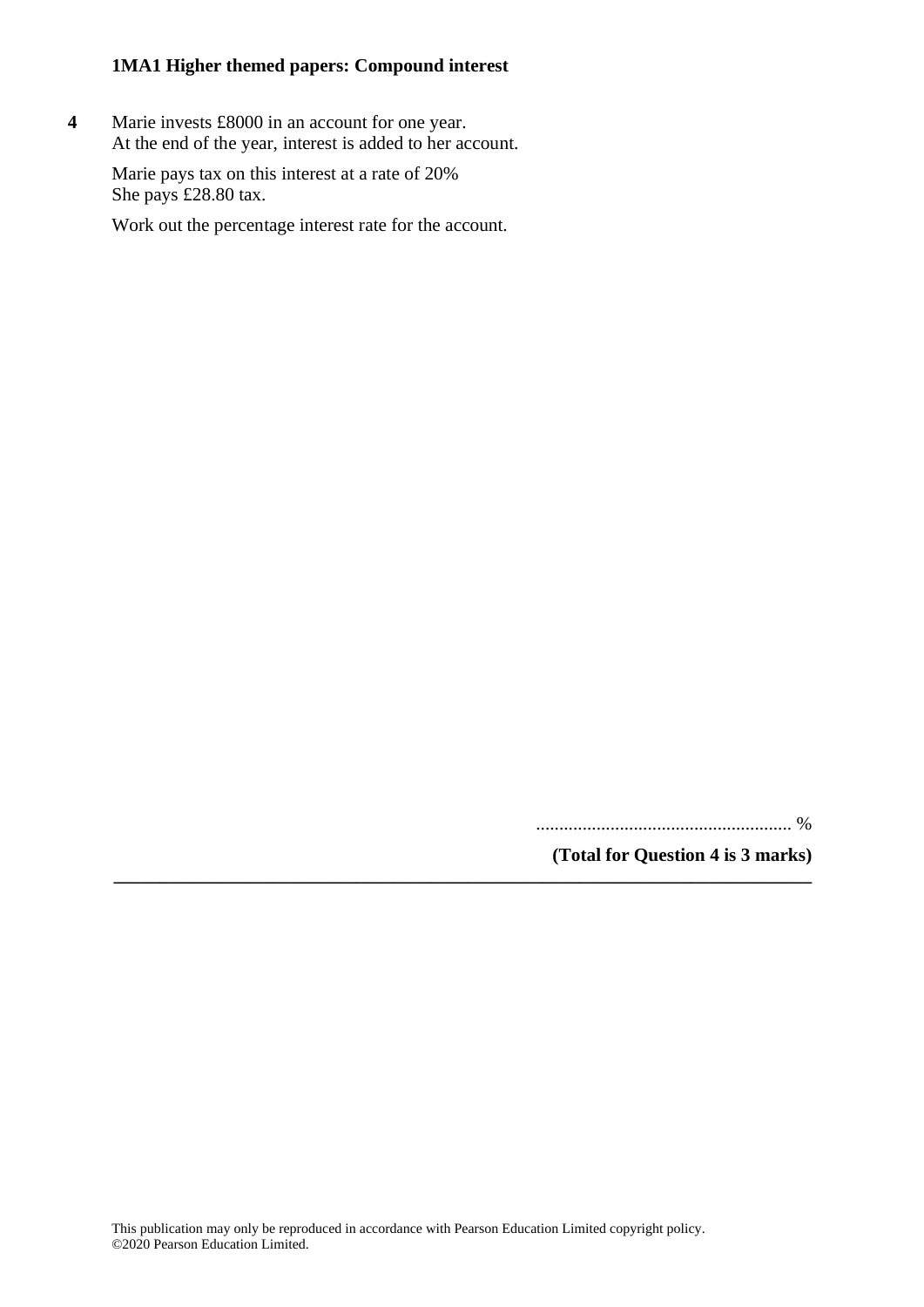**5** Sakira invested £3550 in a savings account for 3 years.

She was paid 2.6% per annum compound interest for each of the first 2 years. She was paid *R*% interest for the third year.

Sakira had £3819.21 in her savings account at the end of the 3 years.

Work out the value of *R*. Give your answer correct to 1 decimal place.

.......................................................

**(Total for Question 5 is 3 marks) \_\_\_\_\_\_\_\_\_\_\_\_\_\_\_\_\_\_\_\_\_\_\_\_\_\_\_\_\_\_\_\_\_\_\_\_\_\_\_\_\_\_\_\_\_\_\_\_\_\_\_\_\_\_\_\_\_\_\_\_\_\_\_\_\_\_\_\_\_\_\_\_\_\_\_**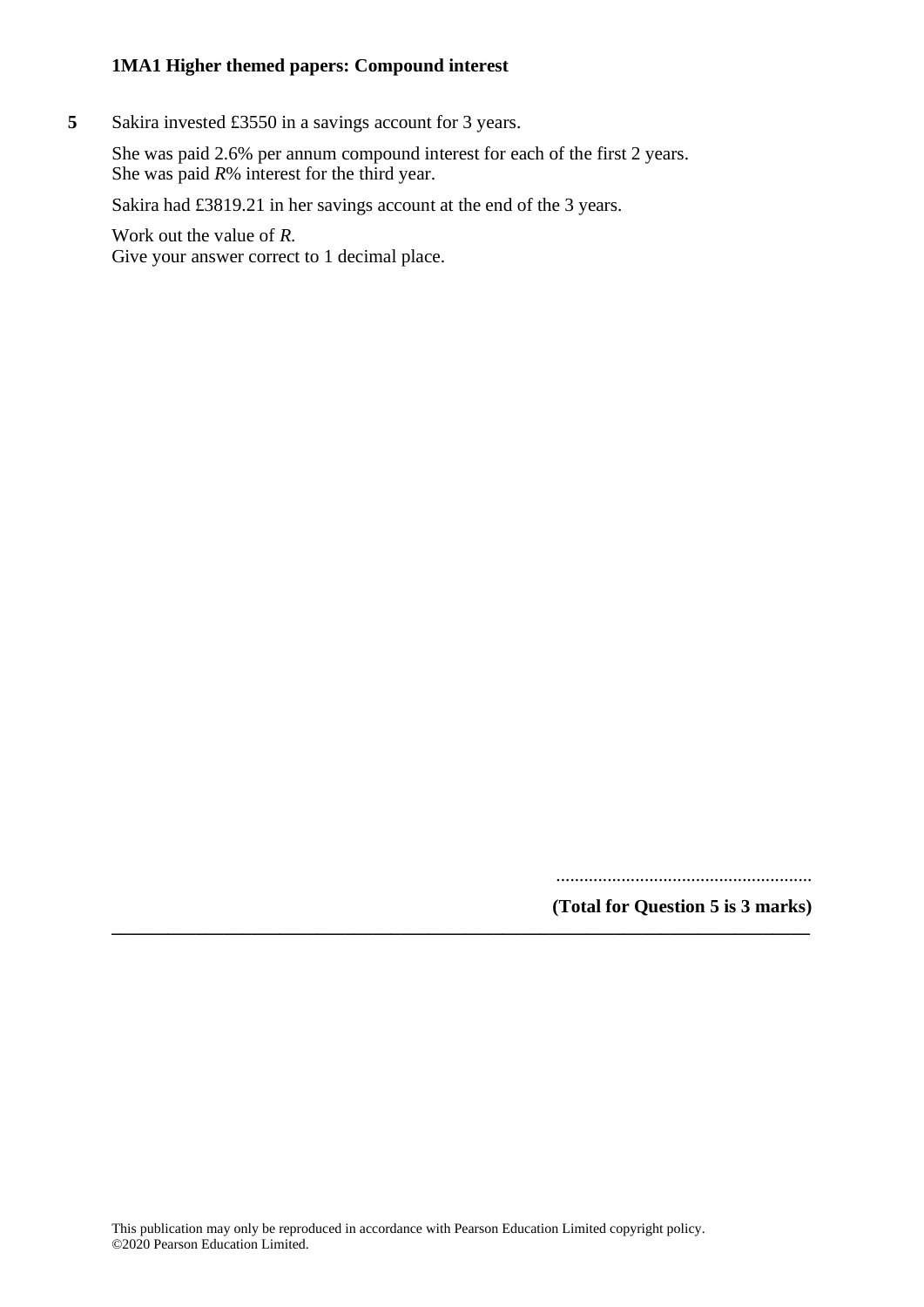**6** Northern Bank has two types of account. Both accounts pay compound interest.

> **Cash savings account** Interest 2.5% per annum

**Shares account** Interest 3.5% per annum

Ali invests £2000 in the cash savings account. Ben invests £1600 in the shares account.

(*a*) Work out who will get the most interest by the end of 3 years. You must show all your working.

**(4)**

In the 3rd year the rate of interest for the shares account is changed to 4% per annum.

(*b*) Does this affect who will get the most interest by the end of 3 years? Give a reason for your answer.

...................................................................................................................................................... ...................................................................................................................................................... **(1) (Total for Question 6 is 5 marks) \_\_\_\_\_\_\_\_\_\_\_\_\_\_\_\_\_\_\_\_\_\_\_\_\_\_\_\_\_\_\_\_\_\_\_\_\_\_\_\_\_\_\_\_\_\_\_\_\_\_\_\_\_\_\_\_\_\_\_\_\_\_\_\_\_\_\_\_\_\_\_\_\_\_\_**

......................................................................................................................................................

**7** Jack bought a new boat for £12 500.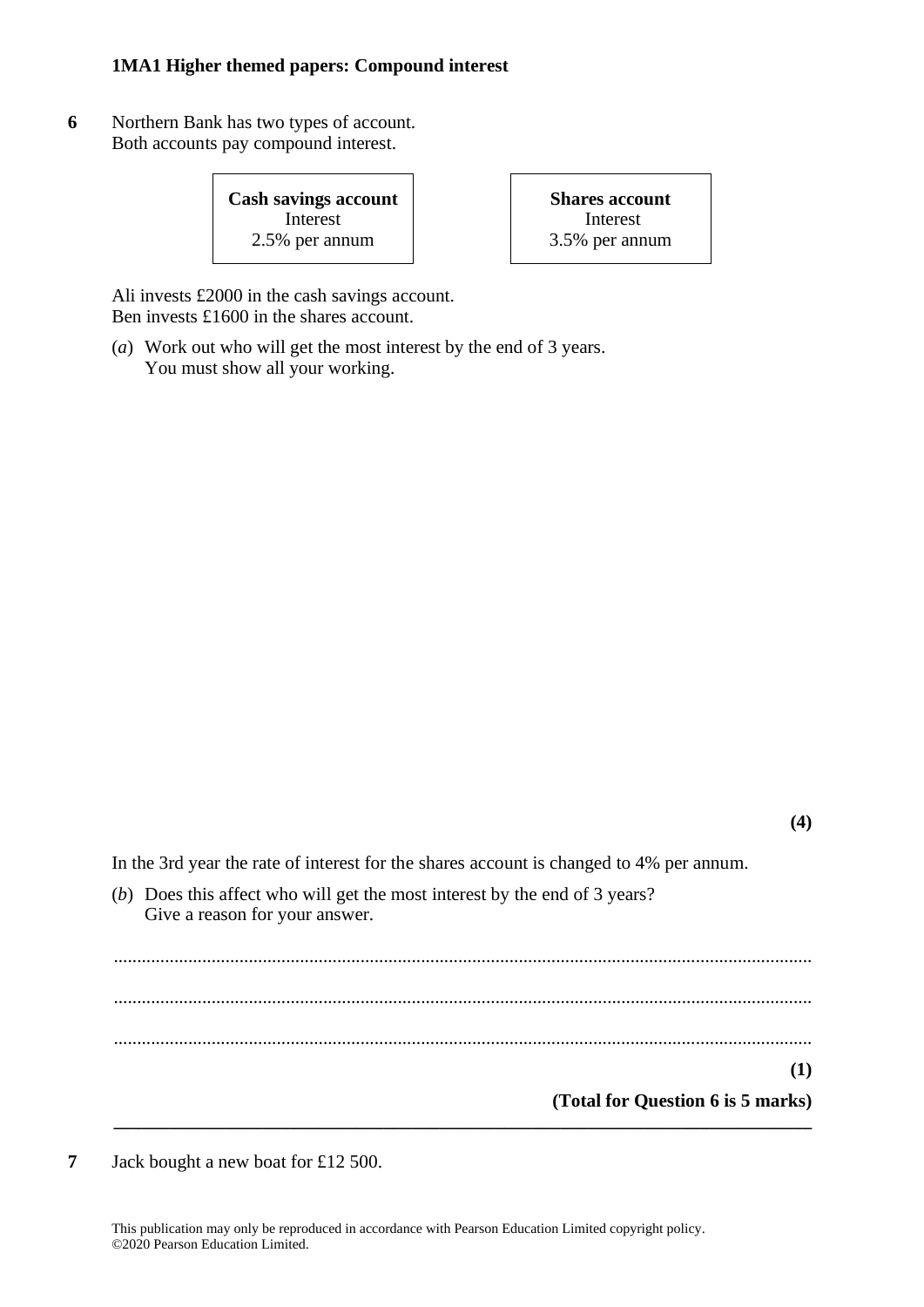The value, £*V*, of Jack's boat at the end of *n* years is given by the formula

$$
V = 12\,500 \times (0.85)^n
$$

(*a*) At the end of how many years was the value of Jack's boat first less than 50% of the value of the boat when it was new?

A savings account pays interest at a rate of *R*% per year. Jack invests £5500 in the account for one year.

At the end of the year, Jack pays tax on the interest at a rate of 40%. After paying tax, he gets £79.20.

(*b*) Work out the value of *R*.

.......................................................

.......................................................

**(3)**

**(2)**

**(Total for Question 7 is 5 marks)**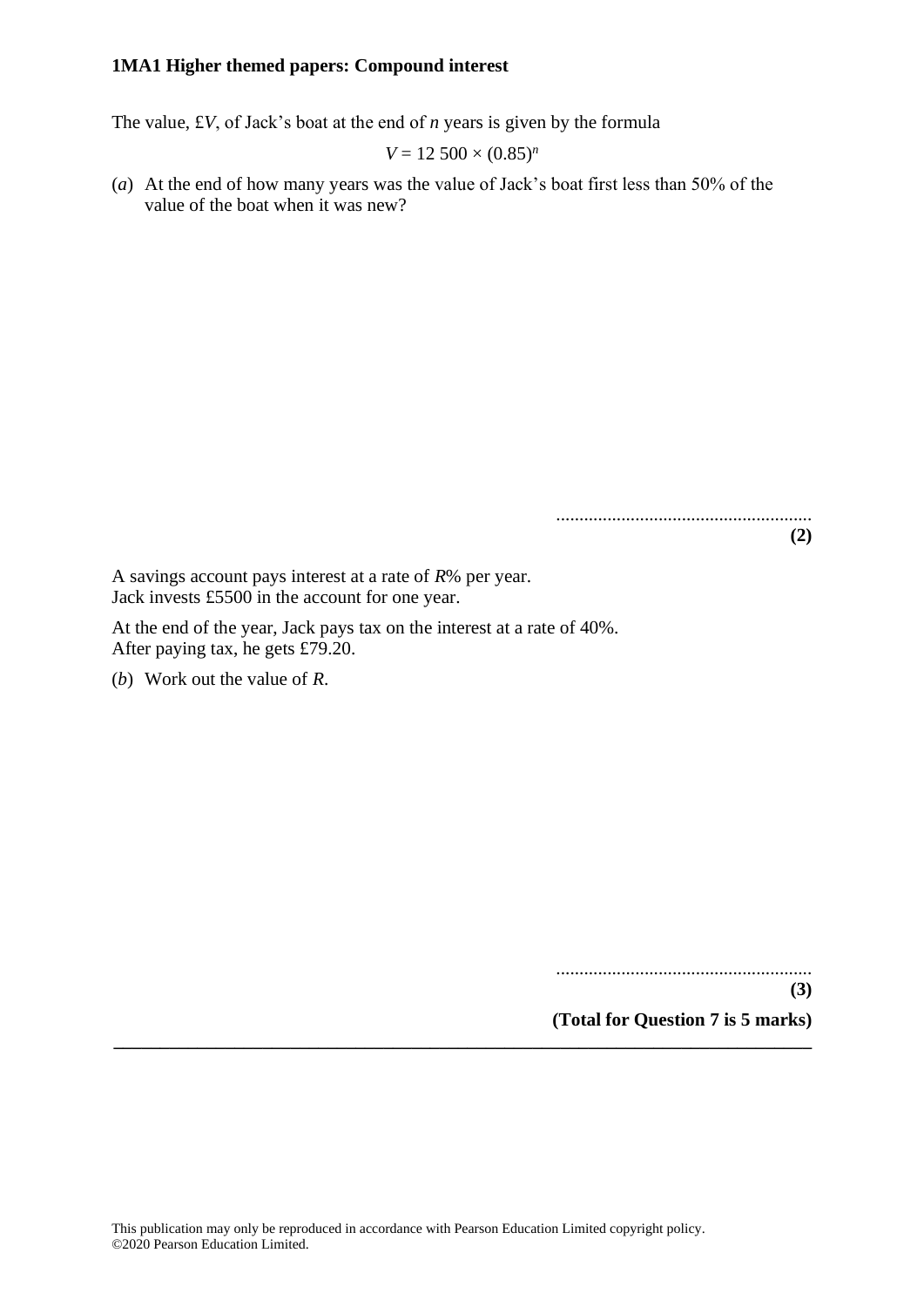**8** The number of fish in a lake decreases by *x* % each year.

Given that the number of fish halves in 8 years, work out the value of *x*. Give your answer correct to 1 decimal place.

**\_\_\_\_\_\_\_\_\_\_\_\_\_\_\_\_\_\_\_\_\_\_\_\_\_\_\_\_\_\_\_\_\_\_\_\_\_\_\_\_\_\_\_\_\_\_\_\_\_\_\_\_\_\_\_\_\_\_\_\_\_\_\_\_\_\_\_\_\_\_\_\_\_\_\_**

.......................................................

**(Total for Question 8 is 3 marks)**